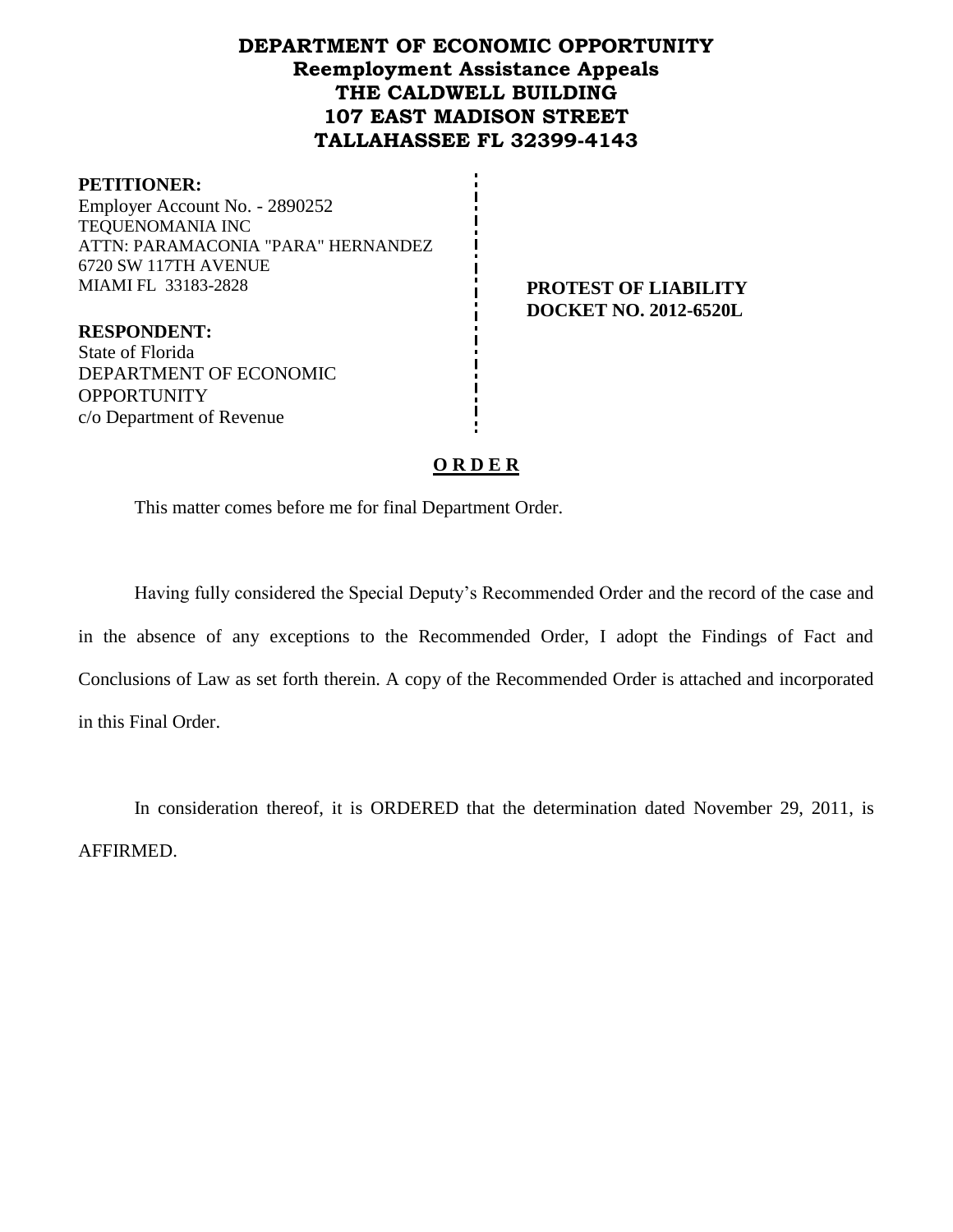#### **JUDICIAL REVIEW**

Any request for judicial review must be initiated within 30 days of the date the Order was filed. Judicial review is commenced by filing one copy of a *Notice of Appeal* with the DEPARTMENT OF ECONOMIC OPPORTUNITY at the address shown at the top of this Order and a second copy, with filing fees prescribed by law, with the appropriate District Court of Appeal. It is the responsibility of the party appealing to the Court to prepare a transcript of the record. If no court reporter was at the hearing, the transcript must be prepared from a copy of the Special Deputy's hearing recording, which may be requested from the Office of Appeals.

Cualquier solicitud para revisión judicial debe ser iniciada dentro de los 30 días a partir de la fecha en que la Orden fue registrada. La revisión judicial se comienza al registrar una copia de un *Aviso de Apelación* con la Agencia para la Innovación de la Fuerza Laboral [*DEPARTMENT OF ECONOMIC OPPORTUNITY]* en la dirección que aparece en la parte superior de este *Orden* y una segunda copia, con los honorarios de registro prescritos por la ley, con el Tribunal Distrital de Apelaciones pertinente. Es la responsabilidad de la parte apelando al tribunal la de preparar una transcripción del registro. Si en la audiencia no se encontraba ningún estenógrafo registrado en los tribunales, la transcripción debe ser preparada de una copia de la grabación de la audiencia del Delegado Especial [*Special Deputy*], la cual puede ser solicitada de la Oficina de Apelaciones.

Nenpòt demann pou yon revizyon jiridik fèt pou l kòmanse lan yon peryòd 30 jou apati de dat ke Lòd la te depoze a. Revizyon jiridik la kòmanse avèk depo yon kopi yon *Avi Dapèl* ki voye bay DEPARTMENT OF ECONOMIC OPPORTUNITY lan nan adrès ki parèt pi wo a, lan tèt *Lòd* sa a e yon dezyèm kopi, avèk frè depo ki preskri pa lalwa, bay Kou Dapèl Distrik apwopriye a. Se responsabilite pati k ap prezante apèl la bay Tribinal la pou l prepare yon kopi dosye a. Si pa te gen yon stenograf lan seyans lan, kopi a fèt pou l prepare apati de kopi anrejistreman seyans lan ke Adjwen Spesyal la te fè a, e ke w ka mande Biwo Dapèl la voye pou ou.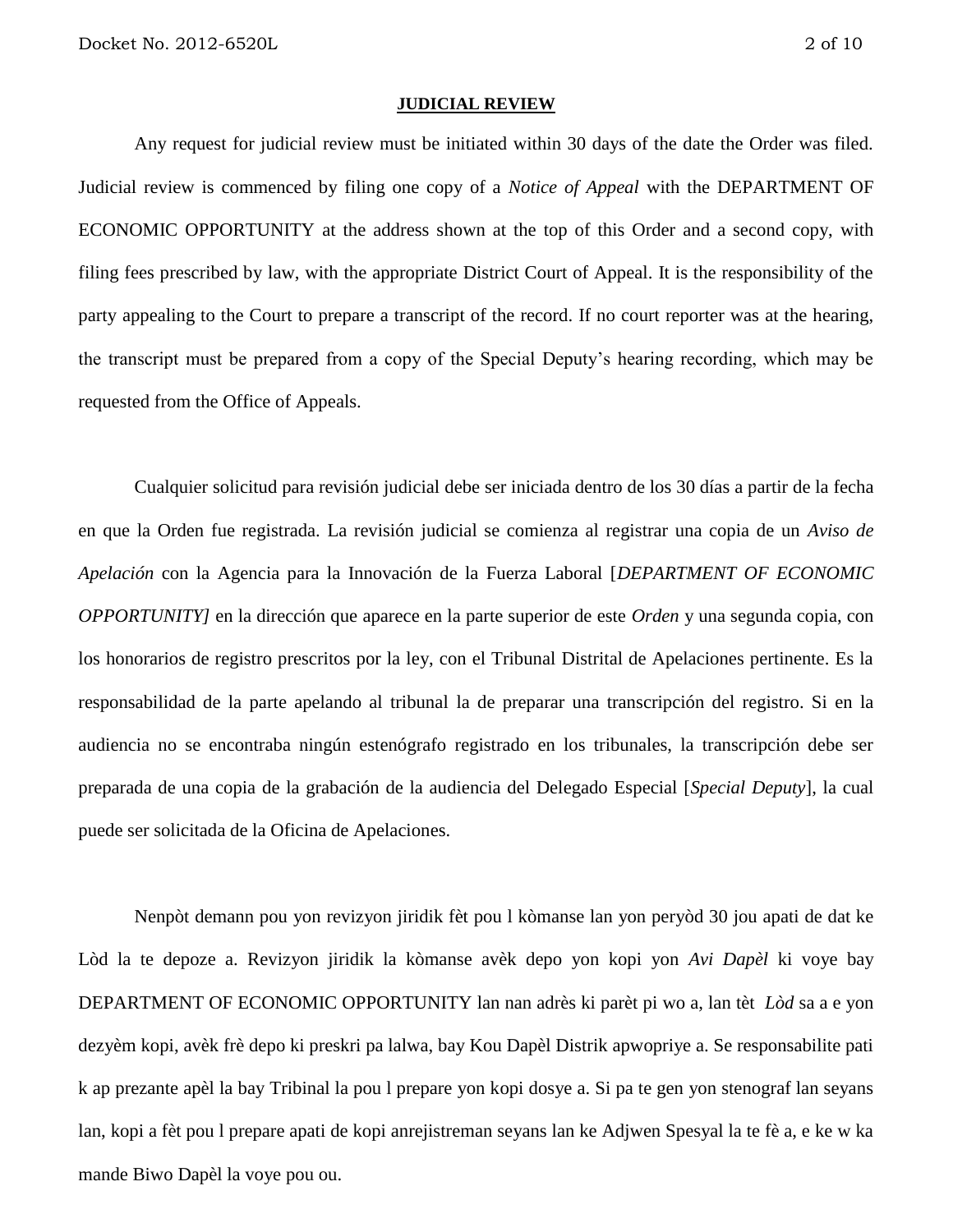DONE and ORDERED at Tallahassee, Florida, this \_\_\_\_\_\_\_ day of **August, 2012**.



Altemese Smith, Assistant Director, Reemployment Assistance Services DEPARTMENT OF ECONOMIC OPPORTUNITY

FILED ON THIS DATE PURSUANT TO § 120.52, FLORIDA STATUTES, WITH THE DESIGNATED DEPARTMENT CLERK, RECEIPT OF WHICH IS HEREBY ACKNOWLEDGED.

 $\mathcal{S}$ hmun $\mapsto$   $\mathcal{S}$ amo DEPUTY CLERK DATE

## **CERTIFICATE OF SERVICE**

**I HEREBY CERTIFY that true and correct copies of the foregoing Final Order have been furnished to the persons listed below in the manner described, on the \_\_\_\_\_\_\_ day of August, 2012**.

Shmun 12.Z

SHANEDRA Y. BARNES, Special Deputy Clerk DEPARTMENT OF ECONOMIC OPPORTUNITY Reemployment Assistance Appeals 107 EAST MADISON STREET TALLAHASSEE FL 32399-4143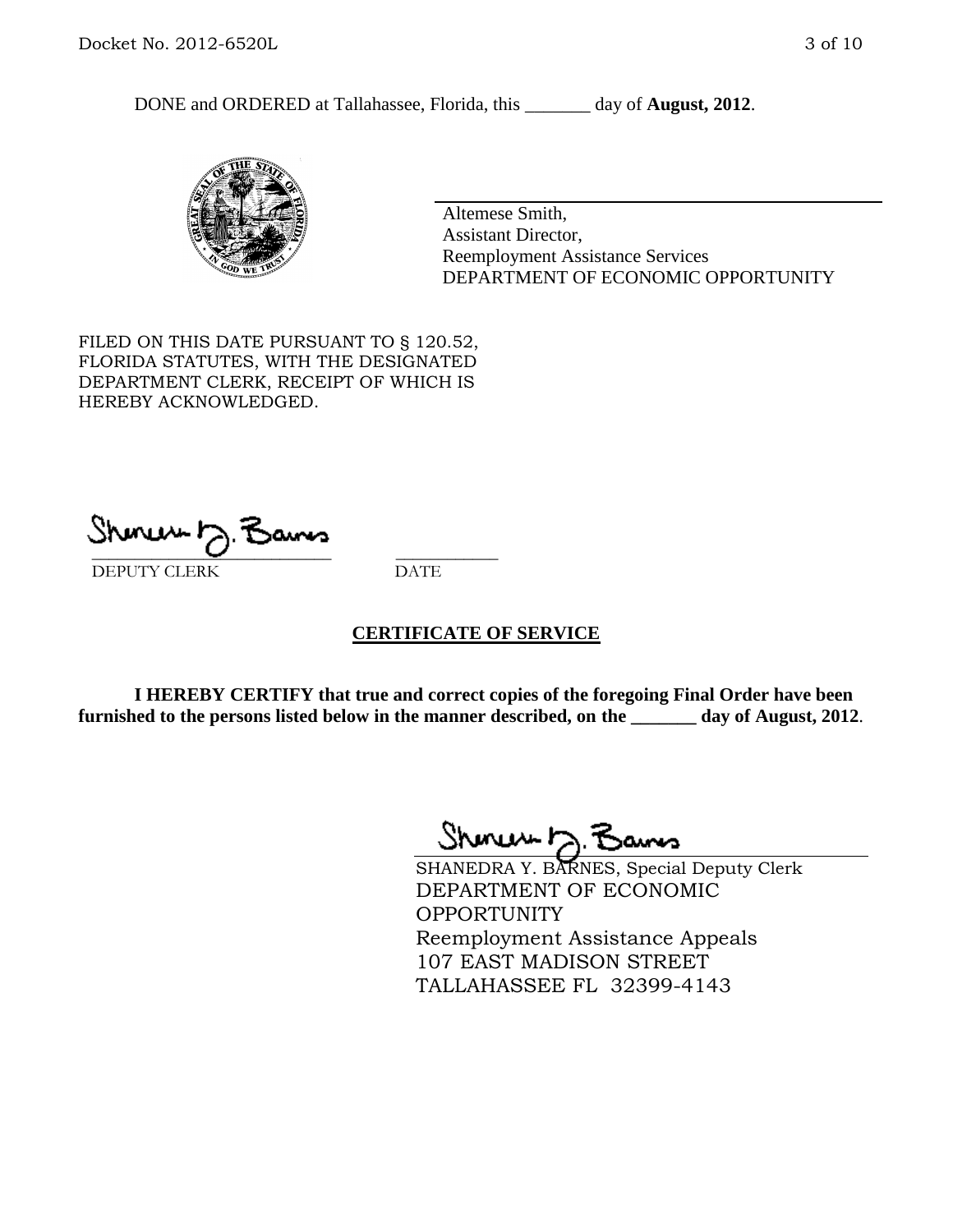By U.S. Mail:

TEQUENOMANIA INC ATTN: PARAMACONIA "PARA" HERNANDEZ 6720 SW 117TH AVENUE MIAMI FL 33183-2828

SILVINO ALBELO 6867 SOUTHWEST 9TH TERRACE MIAMI FL 33174

DEPARTMENT OF REVENUE ATTN: VANDA RAGANS - CCOC #1 4624 5050 WEST TENNESSEE STREET TALLAHASSEE FL 32399

DOR BLOCKED CLAIMS UNIT ATTENTION MYRA TAYLOR P O BOX 6417 TALLAHASSEE FL 32314-6417

State of Florida DEPARTMENT OF ECONOMIC OPPORTUNITY c/o Department of Revenue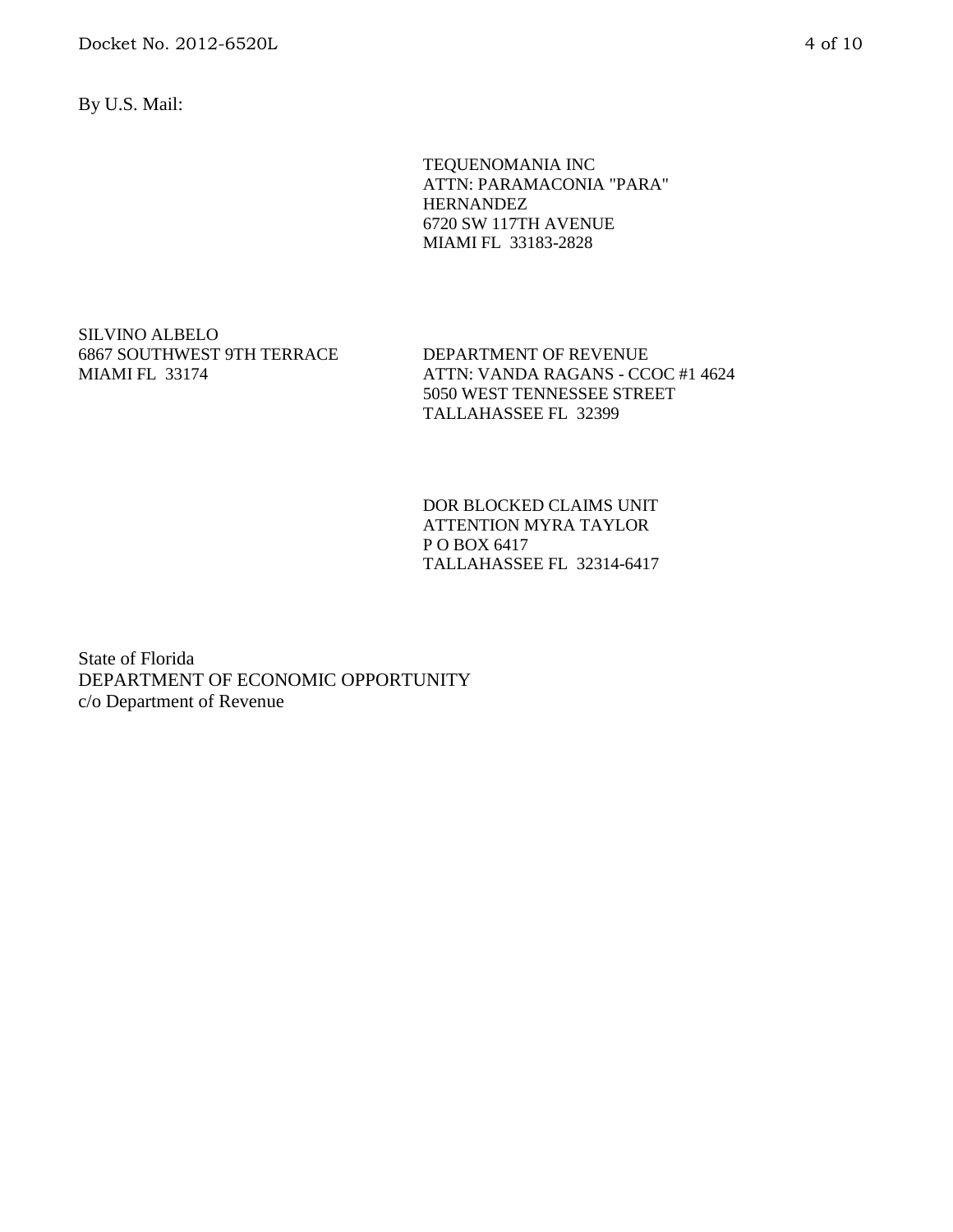# **DEPARTMENT OF ECONOMIC OPPORTUNITY Unemployment Compensation Appeals**

MSC 347 CALDWELL BUILDING 107 EAST MADISON STREET TALLAHASSEE FL 32399-4143

## **PETITIONER:**

Employer Account No. - 2890252 TEQUENOMANIA INC ATTEN: PARAMACONIA "PARA" HERNANDEZ 6720 SW 117TH AVENUE MIAMI FL 33183-2828

> **PROTEST OF LIABILITY DOCKET NO. 2012-6520L**

## **RESPONDENT:**

State of Florida DEPARTMENT OF ECONOMIC **OPPORTUNITY** c/o Department of Revenue

# **RECOMMENDED ORDER OF SPECIAL DEPUTY**

TO: Assistant Director, Interim Executive Director, Unemployment Compensation Services DEPARTMENT OF ECONOMIC OPPORTUNITY

This matter comes before the undersigned Special Deputy pursuant to the Petitioner's protest of the Respondent's determination dated November 29, 2011

After due notice to the parties, a telephone hearing was held on April 27, 2012. The Petitioner, represented by the Petitioner's president, appeared and testified. The Respondent, represented by a Department of Revenue Tax Specialist II, appeared and testified. The Joined Party did not appear.

The record of the case, including the recording of the hearing and any exhibits submitted in evidence, is herewith transmitted. Proposed Findings of Fact and Conclusions of Law were not received.

#### **Issues**:

Whether services performed for the Petitioner by the Joined Party constitute insured employment, and if so, the effective date of liability, pursuant to Sections 443.036(19), 443.036(21), and 443.1216, Florida Statutes.

Whether the Petitioner filed a timely protest pursuant to Sections 443.131(3)(i), 443.141(2), and 443.1312(2), Florida Statutes; Rule 73B-10.035, Florida Administrative Code.

## **Findings of Fact:**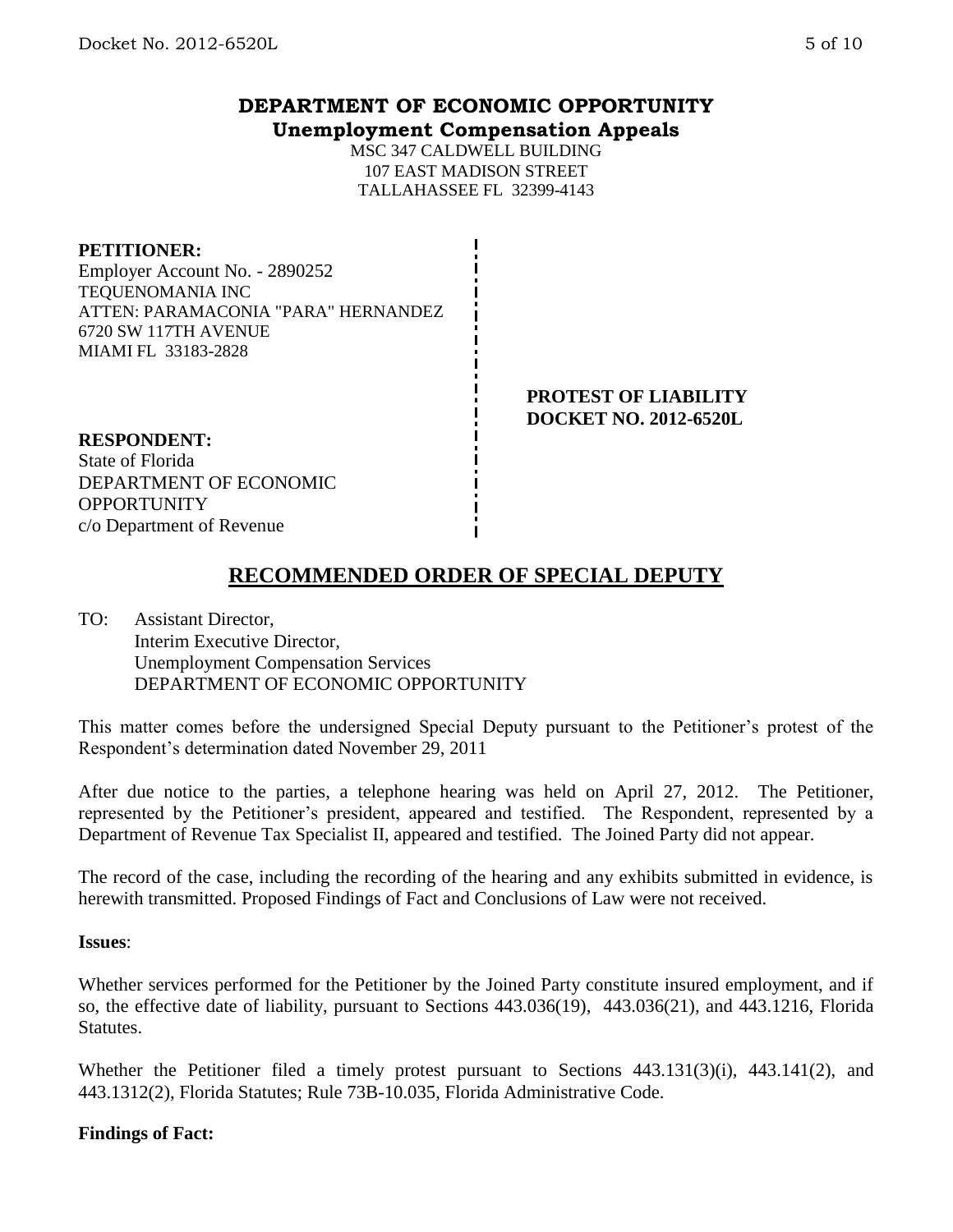- 1. The Petitioner is a corporation, formed in 2005, that is engaged in the operation of a wholesale and retail bakery. The Petitioner produces and sells a product known as a tequeno. A tequeno consists of a piece of cheese that is wrapped in thin dough and fried.
- 2. The Joined Party performed services for the Petitioner as a dough maker from June 2009, until September 2011. The Joined Party's duties included mixing dough, extending, or thinning, dough, and cutting dough into strips. During the time the Joined Party performed services for the Petitioner, the Joined Party also worked on weekends as a waiter.
- 3. At the time of hire, the Petitioner was looking for someone experienced in working with dough. The Joined Party was referred to the Petitioner by a social services agency. The Petitioner's president interviewed the Joined Party. The Joined Party told the Petitioner he had experience working with pizza dough. The Petitioner's president showed the Joined Party how the Petitioner wanted the dough processed to achieve the desired thickness. The Petitioner told the Joined Party he would be hired as an independent contractor and would be paid at a rate of \$10 per batch of dough produced.
- 4. On June 26, 2009, the Petitioner and Joined Party entered into a *Covenant Not To Disclose Trade Secrets*. The agreement, among other things, refers to the Joined Party as an independent contractor. The agreement prohibits the Joined Party from disclosing information such as formulas, recipes, processes, techniques, and methods belonging to the Petitioner. The Petitioner's president translated and explained the terms of the agreement to the Joined Party, because the Joined Party did not speak English.
- 5. The Petitioner supplied the work space, equipment, and tools needed for the work. The ingredients needed to produce each batch of dough were supplied by the Petitioner, and were pre-measured by another of the Petitioner's workers. The Joined Party was responsible for the cost of a hat and an apron that he was required to wear.
- 6. The Joined Party was required to perform his services between the hours of 7:00 a.m. and 3:00 p.m., Monday through Friday, when the Petitioner's production department operated. The time required to process a batch of dough was 45 to 50 minutes. The Petitioner's goal was to average eight batches per day. The Petitioner advised the Joined Party of the minimum number of batches needed each day. The Joined Party was permitted to take time off, as long as he notified the Petitioner in advance.
- 7. The Joined Party was paid on a weekly basis. The Joined Party recorded the number of batches produced on a production card maintained by the Petitioner. The Petitioner did not withhold taxes from the Joined Party's pay. The Petitioner reported the Joined Party's earnings on a form 1099- MISC. The Joined Party did not receive paid leave or health insurance. The Joined Party was covered under the Petitioner's workers' compensation insurance policy.
- 8. Either party could terminate the relationship at any time without a penalty.
- 9. The Joined Party filed a claim for unemployment compensation benefits effective September 25, 2011. When the Joined Party did not receive credit for his earnings with the Petitioner, a *Request for Reconsideration of Monetary Determination* was filed. An investigation was assigned to the Department of Revenue to determine if the Joined Party performed services for the Petitioner as an independent contractor or as an employee.
- 10. The Florida Department of Revenue issued a Determination dated November 29, 2011, holding that the Joined Party performed services for the Petitioner as an employee. The determination was mailed to the Petitioner on December 1, 2011. The Petitioner received the Determination within a few days of the mailing date. The Petitioner submitted a protest on December 20, 2011.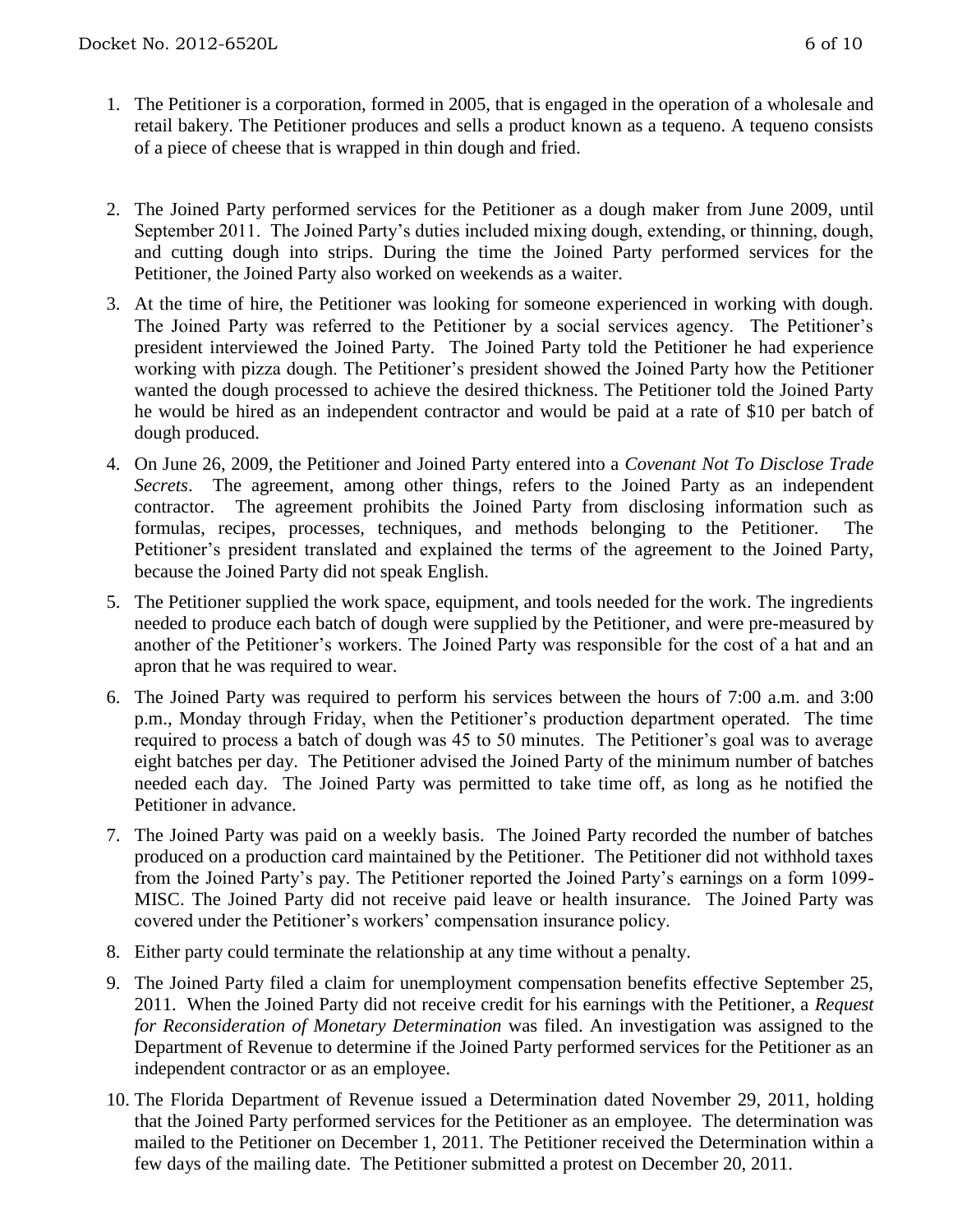## **Conclusions of Law:**

11. Section 443.141(2)(c), Florida Statutes, provides:

*Appeals.*--The Agency for Workforce Innovation and the state agency providing unemployment tax collection services shall adopt rules prescribing the procedures for an employing unit determined to be an employer to file an appeal and be afforded an opportunity for a hearing on the determination. Pending a hearing, the employing unit must file reports and pay contributions in accordance with s. 443.131.

- 12. Rule 73BB-10.035(5)(a)1., Florida Administrative Code, provides that determinations issued pursuant to sections 443.1216; 443.131-1312, Florida Statutes, will become final and binding unless application for review and protest is filed with the Department within 20 days from the mailing date of the determination. If not mailed the determination shall become final 20 days from the date the determination is delivered.
- 13. The determination was mailed to the Petitioner's address of record on December 1, 2011. The Petitioner submitted a written protest on December 20, 2011. Since the Petitioner submitted the protest within twenty (20) days of the mailing date of the Determination, the Petitioner's protest was timely filed.
- 14. Whether services performed for the Petitioner constitute employment subject to the Florida Unemployment Compensation Law, is governed by Chapter 443, Florida Statutes. Section 443.1216(1)(a)2, Florida Statutes, provides that employment subject to the chapter includes service performed by individuals under the usual common law rules applicable in determining an employer-employee relationship.
- 15. The Supreme Court of the United States held that the term "usual common law rules" is to be used in a generic sense to mean the "standards developed by the courts through the years of adjudication." United States v. W.M. Webb, Inc., 397 U.S. 179 (1970).
- 16. The Supreme Court of Florida adopted and approved the tests in 1 Restatement of Law, Agency 2d Section 220 (1958), for use to determine if an employment relationship exists. See Cantor v. Cochran, 184 So.2d 173 (Fla. 1966); Miami Herald Publishing Co. v. Kendall, 88 So.2d 276 (Fla. 1956); Magarian v. Southern Fruit Distributors, 1 So.2d 858 (Fla. 1941); see also Kane Furniture Corp. v. R. Miranda, 506 So.2d 1061 (Fla. 2d DCA 1987).
- 17. Restatement of Law is a publication, prepared under the auspices of the American Law Institute, which explains the meaning of the law with regard to various court rulings. The Restatement sets forth a nonexclusive list of factors that are to be considered when judging whether a relationship is an employment relationship or an independent contractor relationship.
- 18. 1 Restatement of Law, Agency 2d Section 220 (1958) provides:
	- (1) A servant is a person employed to perform services for another and who, in the performance of the services, is subject to the other's control or right of control.
	- (2) The following matters of fact, among others, are to be considered:
		- (a) the extent of control which, by the agreement, the business may exercise over the details of the work;
		- (b) whether or not the one employed is engaged in a distinct occupation or business;
		- (c) the kind of occupation, with reference to whether, in the locality, the work is usually done under the direction of the employer or by a specialist without supervision;
		- (d) the skill required in the particular occupation;
		- (e) whether the employer or the worker supplies the instrumentalities, tools, and the place of work for the person doing the work;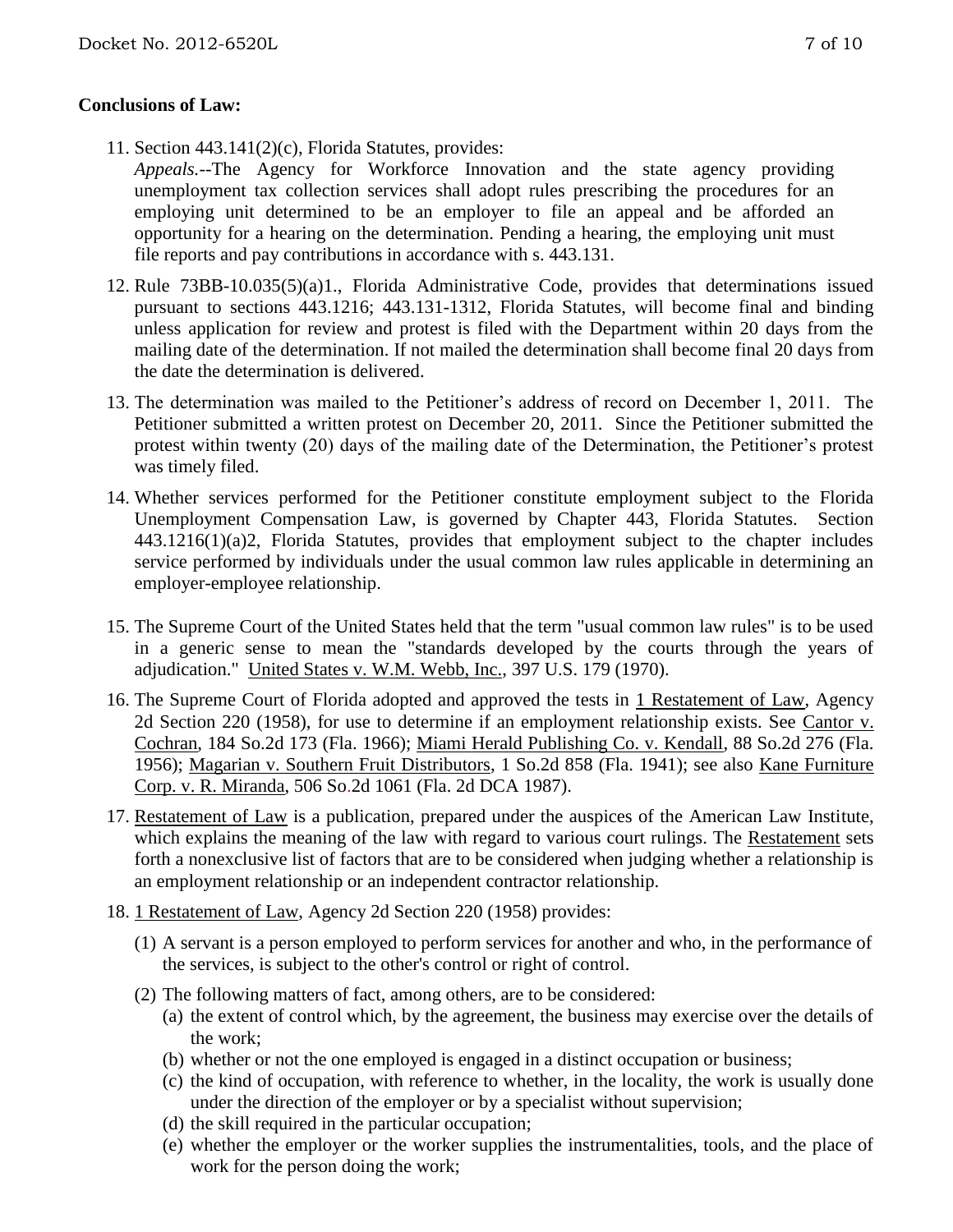- (f) the length of time for which the person is employed;
- $(g)$  the method of payment, whether by the time or by the job;
- (h) whether or not the work is a part of the regular business of the employer;
- (i) whether or not the parties believe they are creating the relation of master and servant;
- (j) whether the principal is or is not in business.
- 19. Comments in the Restatement explain that the word "servant" does not exclusively connote manual labor, and the word "employee" has largely replaced "servant" in statutes dealing with various aspects of the working relationship between two parties.
- 20. In Department of Health and Rehabilitative Services v. Department of Labor & Employment Security, 472 So.2d 1284 (Fla. 1<sup>st</sup> DCA 1985) the court confirmed that the factors listed in the Restatement are the proper factors to be considered in determining whether an employer-employee relationship exists. However, in citing La Grande v. B&L Services, Inc., 432 So.2d 1364, 1366 (Fla. 1st DCA 1983), the court acknowledged that the question of whether a person is properly classified an employee or an independent contractor often cannot be answered by reference to "hard and fast" rules, but rather must be addressed on a case-by-case basis.
- 21. The evidence presented in this case shows the Joined Party signed an agreement not to disclose trade secrets. The agreement referred to the claimant as an independent contractor. While an obvious purpose to be accomplished by this document was to evince an independent contractor status, such status depends not on the statements of the parties, but upon all the circumstances of their dealings with each other. Lee v. American Family Assurance Company, 431 So.2d 249 (Fla. 1<sup>st</sup> DCA 1983); Justice v. Belford Trucking Company, Inc., 272 So.2d 131 (Fla. 1972).
- 22. The record reflects the Petitioner exercised significant control over the details of the work. The Petitioner determined what work was performed, how the work was performed, when the work was performed, and where the work was performed. The Joined Party was required to perform the work during the Petitioner's regular production hours. The Petitioner furnished the equipment and supplies needed for the work. In Adams v. Department of Labor and Employment Security, 458 So.2d 1161 (Fla.  $1<sup>st</sup>$  DCA 1984), the court held that the basic test for determining a worker's status is the employing unit's right of control over the manner in which the work is performed. The court, quoting Farmer's and Merchant's Bank v. Vocelle, 106 So.2d 92 (Fla. 1<sup>st</sup> DCA 1958), stated: "[I]f the person serving is merely subject to the control of the person being served as to the results to be obtained, he is an independent contractor; if he is subject to the control of the person being served as to the means to be used, he is not an independent contractor."
- 23. The Petitioner controlled the financial aspects of the relationship. The Petitioner determined the rate and method of payment. The Joined Party did not invoice for his services. Although the Joined Party was paid by the batch, rather than by time, the manner in which the dough had to be produced and the hours during which the Joined Party was permitted to work effectively limited the Joined Party's rate of production. The fact that the Petitioner did not withhold payroll taxes from the pay does not, standing alone, establish an independent contractor relationship.
- 24. The Petitioner's operates a bakery. The Joined Party prepared the dough for use in making a particular product sold by the Petitioner, and was part of the Petitioner's production team. The work performed by the Joined Party was not separate and distinct from the Petitioner's business, but was an integral and necessary part of the Petitioner's business.
- 25. It was not shown that the Joined Party was engaged in a distinct occupation or business. The Joined Party had nominal expenses in connection with the performance of the work. Everything that was needed for the Joined Party to perform the work was provided by the Petitioner.
- 26. Either party could terminate the relationship at any time without incurring liability. The Joined Party worked for the Petitioner for almost two years. Those factors indicate an at-will relationship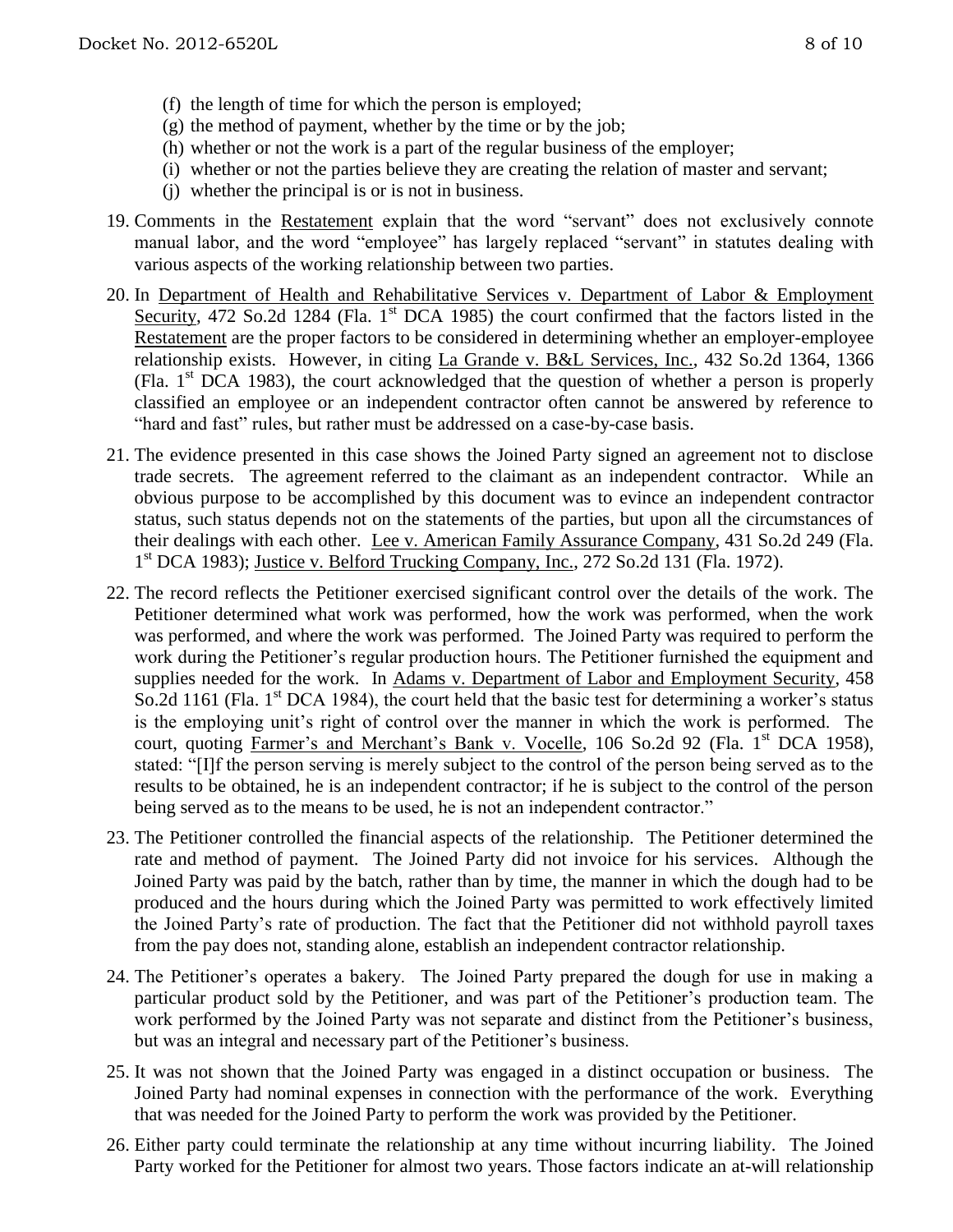of relative permanence. In Cantor v. Cochran, 184 So.2d 173, 174, the court, quoting 1Larson, Workmens'Compensation Law, Section 44.35, stated: "The absolute right to terminate the relationship without liability is not consistent with the concept of independent contractor, under which the contractor should have the legal right to complete the project contracted for and to treat any attempt to prevent completion as a breach of contract."

27. It is concluded that the services performed for the Petitioner by the Joined Party as a dough maker constitute insured employment.

**Recommendation:** It is recommended that the determination dated November 29, 2011, be AFFIRMED. Respectfully submitted on June 26, 2012.



SUSAN WILLIAMS, Special Deputy Office of Appeals

A party aggrieved by the *Recommended Order* may file written exceptions to the Director at the address shown above within fifteen days of the mailing date of the *Recommended Order*. Any opposing party may file counter exceptions within ten days of the mailing of the original exceptions. A brief in opposition to counter exceptions may be filed within ten days of the mailing of the counter exceptions. Any party initiating such correspondence must send a copy of the correspondence to each party of record and indicate that copies were sent.

Una parte que se vea perjudicada por la *Orden Recomendada* puede registrar excepciones por escrito al Director Designado en la dirección que aparece arriba dentro de quince días a partir de la fecha del envío por correo de la *Orden Recomendada*. Cualquier contraparte puede registrar contra-excepciones dentro de los diez días a partir de la fecha de envió por correo de las excepciones originales. Un sumario en oposición a contra-excepciones puede ser registrado dentro de los diez días a partir de la fecha de envío por correo de las contra-excepciones. Cualquier parte que dé inicio a tal correspondencia debe enviarle una copia de tal correspondencia a cada parte contenida en el registro y señalar que copias fueron remitidas.

Yon pati ke *Lòd Rekòmande* a afekte ka prezante de eksklizyon alekri bay Direktè Adjwen an lan adrès ki parèt anlè a lan yon peryòd kenz jou apati de dat ke *Lòd Rekòmande* a te poste a. Nenpòt pati ki fè opozisyon ka prezante objeksyon a eksklizyon yo lan yon peryòd dis jou apati de lè ke objeksyon a eksklizyon orijinal yo te poste. Yon dosye ki prezante ann opozisyon a objeksyon a eksklizyon yo, ka prezante lan yon peryòd dis jou apati de dat ke objeksyon a eksklizyon yo te poste. Nenpòt pati ki angaje yon korespondans konsa dwe voye yon kopi kourye a bay chak pati ki enplike lan dosye a e endike ke yo te voye kopi yo.

Shown D. B

**SHANEDRA Y. BARNES, Special Deputy Clerk June 26, 2012** 

**Date Mailed:**